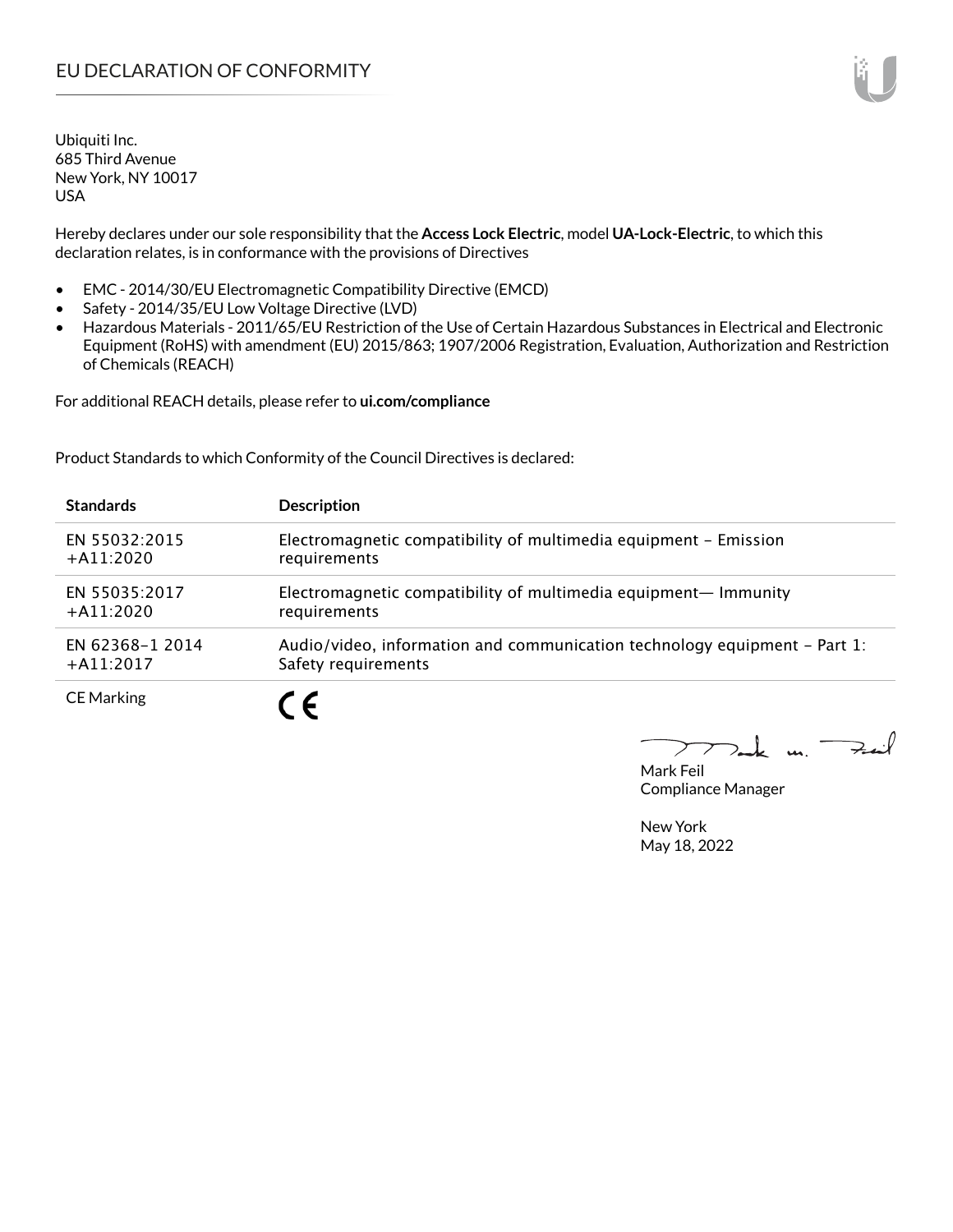## **UA-Lock-Electric**

#### **български** [Bulgarian]

С настоящото Ubiquiti декларира, че това устройство UA-Lock-Electric е в съответствие със съществените изисквания и други приложими разпоредби на Директиви 2014/30/ЕС, 2014/35/ЕС.

### **Hrvatski** [Croatian]

Ubiquiti ovim putem izjavljuje da je ovaj uređaj UA-Lock-Electric sukladan osnovnim zahtjevima i ostalim bitnim odredbama Direktiva 2014/30/EU, 2014/35/EU.

### **Čeština** [Czech]

Ubiquiti tímto prohlašuje, že toto UA-Lock-Electric zařízení, je ve shodě se základními požadavky a dalšími příslušnými ustanoveními směrnic 2014/30/EU, 2014/35/EU.

### **Dansk** [Danish]

Hermed, Ubiquiti, erklærer at denne UA-Lock-Electric enhed, er i overensstemmelse med de væsentlige krav og øvrige relevante krav i direktiver 2014/30/EU, 2014/35/EU.

#### **Nederlands** [Dutch]

Hierbij verklaart Ubiquiti, dat deze UA-Lock-Electric apparaat, in overeenstemming is met de essentiële eisen en de andere relevante bepalingen van richtlijnen 2014/30/EU, 2014/35/EU.

#### **English**

Hereby, Ubiquiti, declares that this UA-Lock-Electric device, is in compliance with the essential requirements and other relevant provisions of Directives 2014/30/EU, 2014/35/EU.

### **Eesti keel** [Estonian]

Käesolevaga Ubiquiti kinnitab, et antud UA-Lock-Electric seade, on vastavus olulistele nõuetele ja teistele asjakohastele sätetele direktiivide 2014/30/EL, 2014/35/EL.

#### **Suomi** [Finnish]

Täten Ubiquiti vakuuttaa, että tämä UA-Lock-Electric laite, on yhdenmukainen olennaisten vaatimusten ja muiden sitä koskevien direktiivien 2014/30/EU, 2014/35/EU.

#### **Français** [French]

Par la présente Ubiquiti déclare que l'appareil UA-Lock-Electric, est conforme aux exigences essentielles et aux autres dispositions pertinentes des directives 2014/30/UE, 2014/35/UE.

#### **Deutsch** [German]

Hiermit erklärt Ubiquiti, dass sich dieses UA-Lock-Electric Gerät, in Übereinstimmung mit den grundlegenden Anforderungen und den anderen relevanten Vorschriften der Richtlinien 2014/30/EU, 2014/35/EU befindet.

### **Ελληνικά** [Greek]

Δια του παρόντος, Ubiquiti, δηλώνει ότι αυτή η συσκευή UA-Lock-Electric, είναι σε συμμόρφωση με τις βασικές απαιτήσεις και τις λοιπές σχετικές διατάξεις των οδηγιών 2014/30/EE, 2014/35/EE.

### **Magyar** [Hungarian]

Ezennel Ubiquiti kijelenti, hogy ez a UA-Lock-Electric készülék megfelel az alapvető követelményeknek és más vonatkozó 2014/30/EU, 2014/35/EU irányelvek rendelkezéseit.

### **Íslenska** [Icelandic]

Hér, Ubiquiti, því yfir að þetta UA-Lock-Electric tæki er í samræmi við grunnkröfur og önnur viðeigandi ákvæði tilskipana 2014/30/ESB, 2014/35/ESB.

#### **Italiano** [Italian]

Con la presente, Ubiquiti, dichiara che questo dispositivo UA-Lock-Electric, è conforme ai requisiti essenziali ed alle altre disposizioni pertinenti delle direttive 2014/30/UE, 2014/35/UE.

#### **Latviešu valoda** [Latvian]

Ar šo, Ubiquiti, deklarē, ka UA-Lock-Electric ierīce, ir saskaņā ar būtiskajām prasībām un citiem attiecīgiem noteikumiem Direktīvās 2014/30/ES, 2014/35/ES.

#### **Lietuvių kalba** [Lithuanian]

Ubiquiti deklaruoja, kad šis UA-Lock-Electric įrenginys atitinka esminius reikalavimus ir kitas 2014/30/ES, 2014/35/ES Direktyvų nuostatas.

#### **Malti** [Maltese]

Hawnhekk, Ubiquiti, tiddikjara li dan il-mezz UA-Lock-Electric huwa konformi mar-rekwiżiti essenzjali u dispożizzjonijiet rilevanti oħrajn ta 'Direttivi 2014/30/UE, 2014/35/UE.

#### **Norsk** [Norwegian]

Herved Ubiquiti, erklærer at denne UA-Lock-Electric enheten, er i samsvar med de grunnleggende kravene og andre relevante bestemmelser i direktivene 2014/30/EU, 2014/35/EU.

#### **Polski** [Polish]

Niniejszym, Ubiquiti, oświadcza, że urządzenie UA-Lock-Electric, jest zgodny z zasadniczymi wymaganiami oraz pozostałymi stosownymi postanowieniami Dyrektyw 2014/30/UE, 2014/35/UE.

#### **Português** [Portuguese]

Ubiquiti declara que este dispositivo UA-Lock-Electric, está conforme com os requisi tos essenciais e outras disposições das Directivas 2014/30/UE, 2014/35/UE.

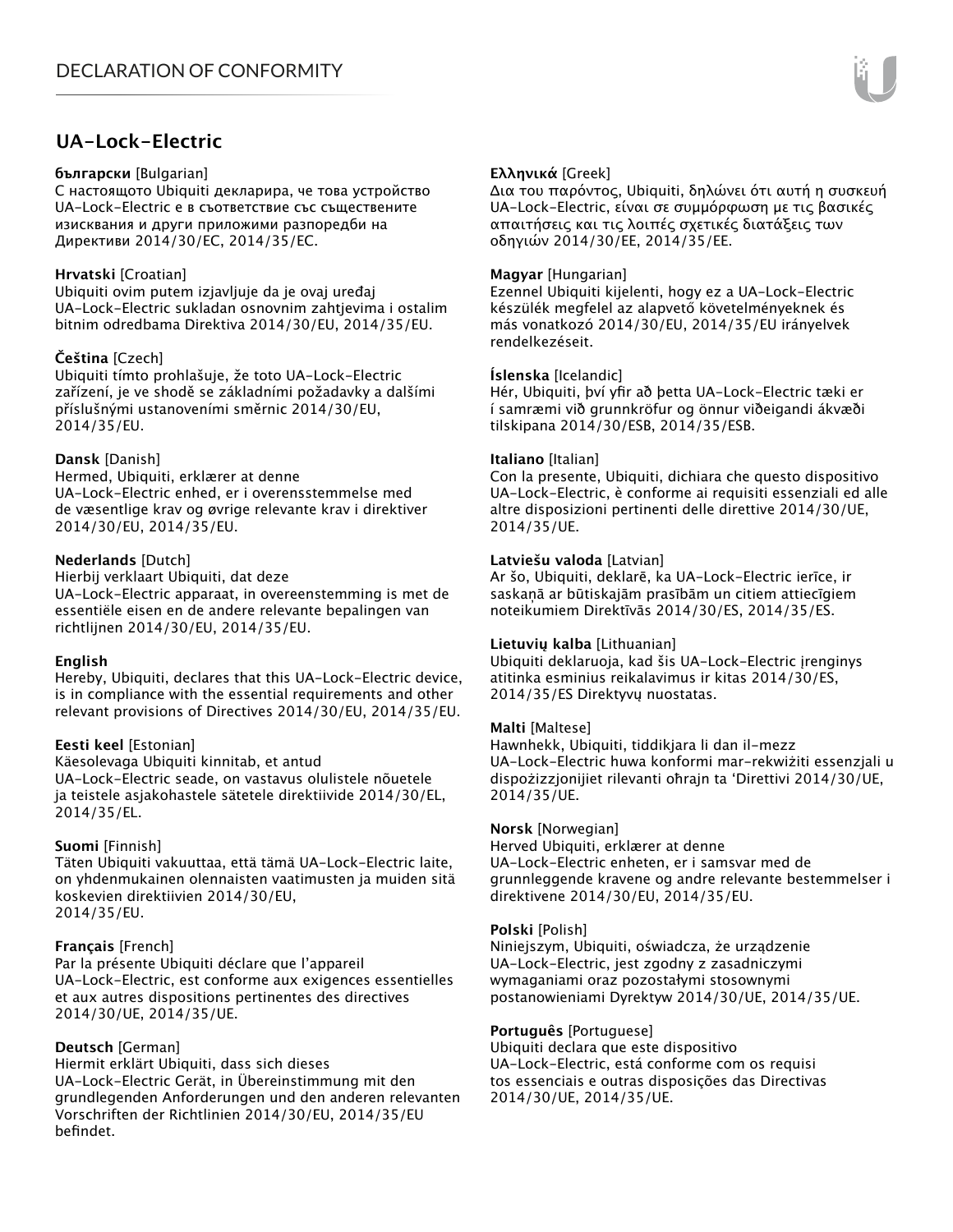#### **Română** [Romanian]

Prin prezenta, Ubiquiti declară că acest dispozitiv UA-Lock-Electric este în conformitate cu cerințele esențiale și alte prevederi relevante ale Directivelor 2014/30/UE, 2014/35/UE.

#### **Slovenčina** [Slovak]

Týmto Ubiquiti, prehlasuje, že toto UA-Lock-Electric zariadenie, je v súlade so základnými požiadavkami a ďalšími relevantnými ustanoveniami smernice 2014/30/EÚ, 2014/35/EÚ.

#### **Slovenščina** [Slovenian]

Družba Ubiquiti izjavlja, da je naprava UA-Lock-Electric v skladu z obveznimi zahtevami in drugimi ustreznimi določbami direktiv 2014/30/EU in 2014/35/EU.

#### **Español** [Spanish]

Por medio de la presente Ubiquiti declara que este dispositivo UA-Lock-Electric, cumple con los requisitos esenciales y cualesquiera otras disposiciones aplicables o exigibles de las Directivas 2014/30/UE, 2014/35/UE.

#### **Svenska** [Swedish]

Härmed Ubiquiti, intygar att denna UA-Lock-Electric enhet är i överensstämmelse med de väsentliga egenskapskrav och övriga relevanta bestämmelser som framgår av direktiven s2014/30/EU, 2014/35/EU.

#### **Accessories**:

https://www.ui.com/products/#default https://www.ui.com/products/#accessories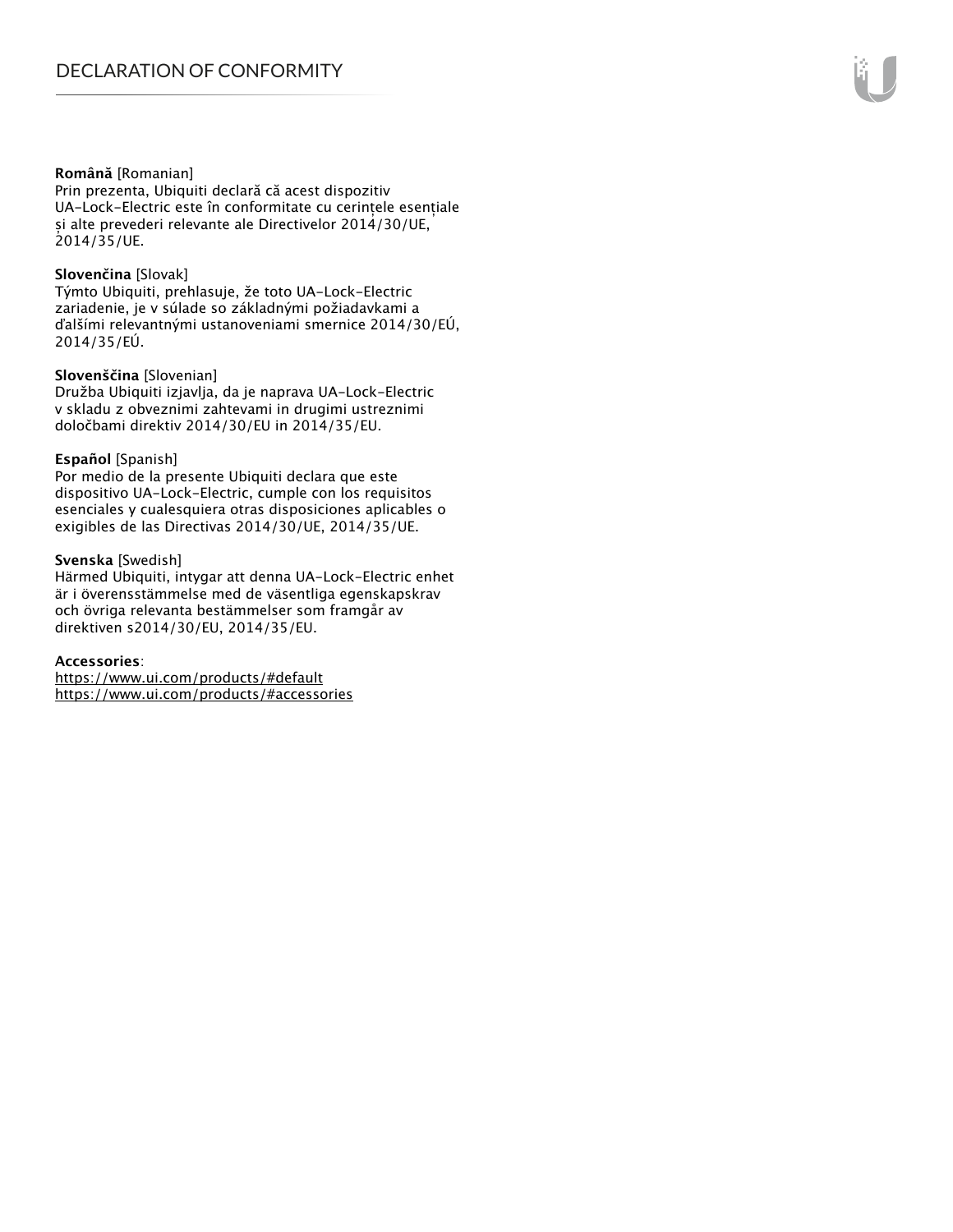Ubiquiti Inc. 685 Third Avenue New York, NY 10017 USA

Hereby declares under our sole responsibility that the **Access Lock Electric**, model **UA-Lock-Electric**, to which this declaration relates, is in conformance with the provisions of UK Regulations

- Electromagnetic Compatibility Regulations 2016
- Electrical Equipment (Safety) Regulations 2016
- Hazardous Materials The Restriction of the Use of Certain Hazardous Substances in Electrical and Electronic Equipment Regulations 2012; 1907/2006 Registration, Evaluation, Authorization and Restriction of Chemicals (REACH)

For additional REACH details, please refer to **ui.com/compliance**

Product Standards to which Conformity of the Council Directives is declared:

| <b>Standards</b>    | <b>Description</b>                                                        |
|---------------------|---------------------------------------------------------------------------|
| EN 55032:2015       | Electromagnetic compatibility of multimedia equipment - Emission          |
| $+A11:2020$         | requirements                                                              |
| EN 55035:2017       | Electromagnetic compatibility of multimedia equipment— Immunity           |
| $+$ A11:2020        | requirements                                                              |
| EN 62368-1 2014     | Audio/video, information and communication technology equipment – Part 1: |
| $+$ A11:2017        | Safety requirements                                                       |
| <b>UKCA Marking</b> | UK                                                                        |

Tak m. Fail  $\sum$ 

Mark Feil Compliance Manager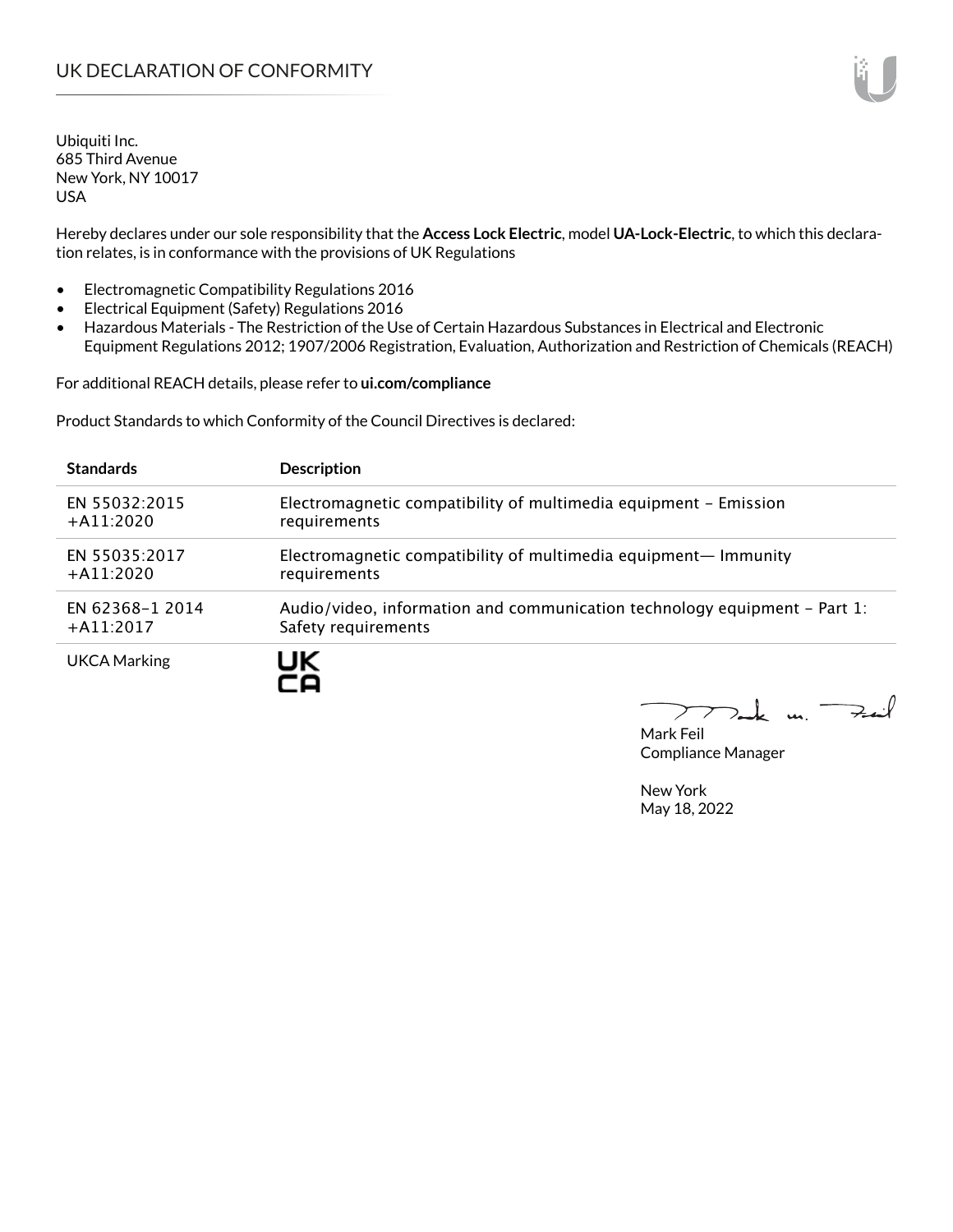# DICHIARAZIONE DI CONFORMITÀ UE ITALIAN ITALIAN

Ubiquiti Inc. 685 Third Avenue New York, NY 10017 USA

Con la presente dichiara sotto la propria esclusiva responsabilità che l' **Access Lock Electric**, modello **UA-Lock-Electric**, a cui si riferisce la presente dichiarazione, è conforme alle disposizioni delle Direttive

- EMC -2014/30/UE Direttiva sulla Compatibilità Elettromagnetica (EMCD)
- Sicurezza -2014/35/UE Direttiva sulla Bassa Tensione (LVD)
- Materiali Pericolosi -2011/65/UE Restrizione dell'uso di alcune Sostanze Pericolose nelle Apparecchiature Elettriche ed Elettroniche (RoHS) con emendamento (UE) 2015/863; 1907/2006 Registrazione, Valutazione, Autorizzazione e Restrizione delle Sostanze Chimiche (REACH)

Per ulteriori dettagli sul REACH, fare riferimento a **ui.com/compliance**

Norme di prodotto a cui è dichiarata la conformità alle Direttive del Consiglio:

| <b>Standard</b>   | <b>Descrizione</b>                                                             |
|-------------------|--------------------------------------------------------------------------------|
| EN 55032:2015     | Compatibilità elettromagnetica delle apparecchiature multimediali —            |
| $+A11:2020$       | Prescrizioni di Emissione                                                      |
| EN 55035:2017     | Compatibilità elettromagnetica per apparecchiature multimediali - Requisiti di |
| $+$ A11:2020      | immunità                                                                       |
| EN 62368-1 2014   | Apparecchiature per la tecnologia audio/video, dell'informazione e della       |
| $+$ A11:2017      | comunicazione - Parte 1: Requisiti di sicurezza                                |
| <b>CE Marking</b> | $\epsilon$                                                                     |

 $u_1$  Fail

Mark Feil Compliance Manager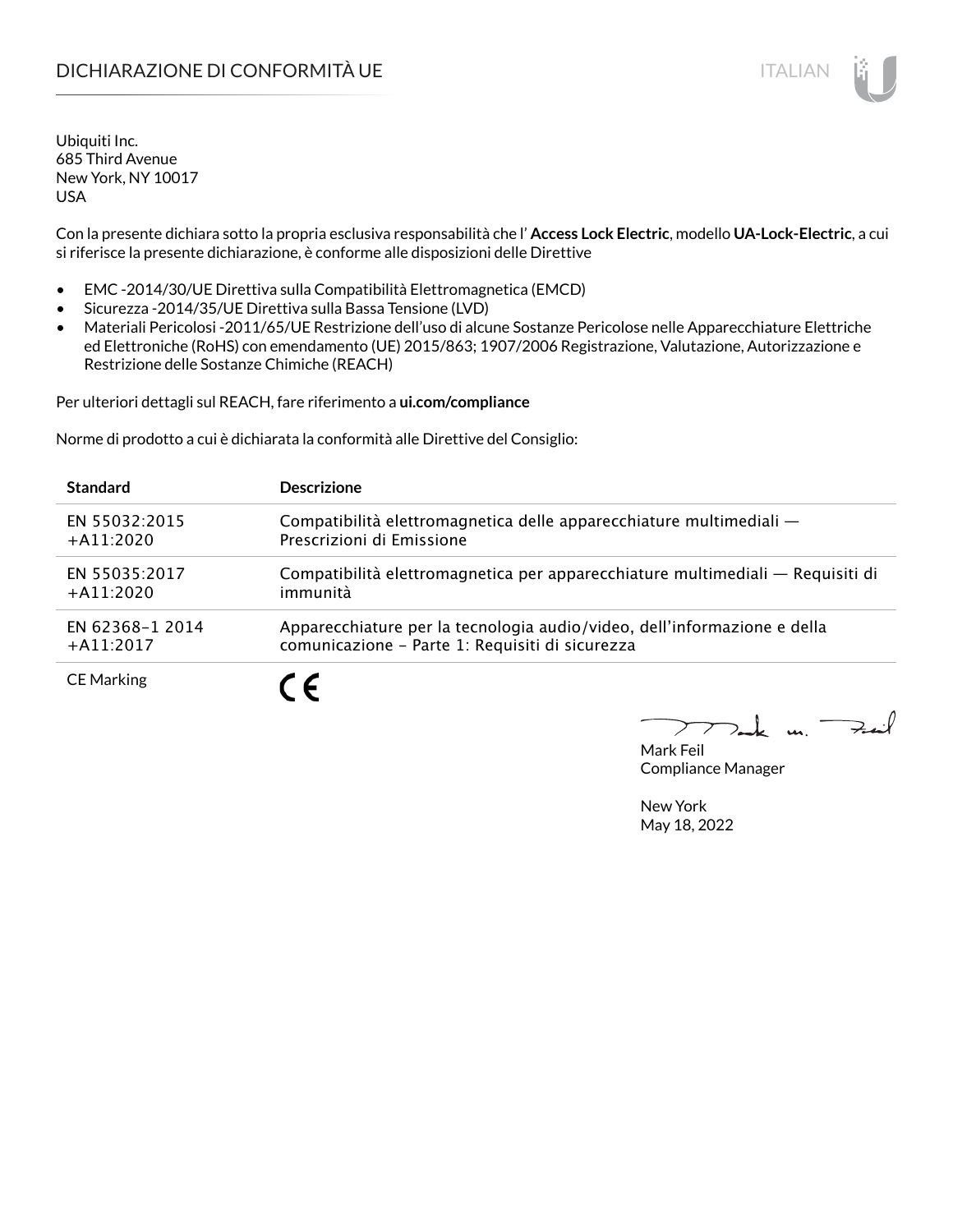# DÉCLARATION DE CONFORMITÉ UE EN ENCHANGEMENT DE CONFORMITÉ UNE ENCHANGEMENT DE CONFORMITÉ UNE ENCHANGEMENT DE

Ubiquiti Inc. 685 Third Avenue New York, NY 10017 USA

Déclare par la présente, sous notre seule responsabilité, que l'**Access Lock Electric**, modèle **UA-Lock-Electric**, auquel se rapporte cette déclaration, est conforme aux dispositions des Directives

- EMC -2014/30/EU Directive sur la Compatibilité Electromagnétique (EMCD)
- Sécurité -2014/35/EU Directive sur la Basse Tension (LVD)
- Matières dangereuses -2011/65/UE Restriction de l'utilisation de Certaines Substances Dangereuses dans les Equipements Electriques et Electroniques (RoHS) avec amendement (EU) 2015/863 ; 1907/2006 Enregistrement, Evaluation, Autorisation et Restriction des Produits Chimiques (REACH)

Pour plus de détails sur le règlement REACH, veuillez consulter le site **ui.com/compliance**

Normes de produits pour lesquelles la conformité aux directives du Conseil est déclarée :

| <b>Normes</b>     | La description                                                           |
|-------------------|--------------------------------------------------------------------------|
| EN 55032:2015     | Compatibilité électromagnétique des équipements multimédia - Exigences   |
| $+$ A11:2020      | d'émission                                                               |
| EN 55035:2017     | Compatibilité électromagnétique des équipements multimédia - Exigences   |
| $+$ A11:2020      | d'immunité                                                               |
| EN 62368-1 2014   | Equipements des technologies de l'audio/vidéo, de l'information et de la |
| $+$ A11:2017      | communication - Partie 1 : exigences de sécurité                         |
| <b>CE Marking</b> | C F                                                                      |

 $k$  un  $\rightarrow$ 

Mark Feil Compliance Manager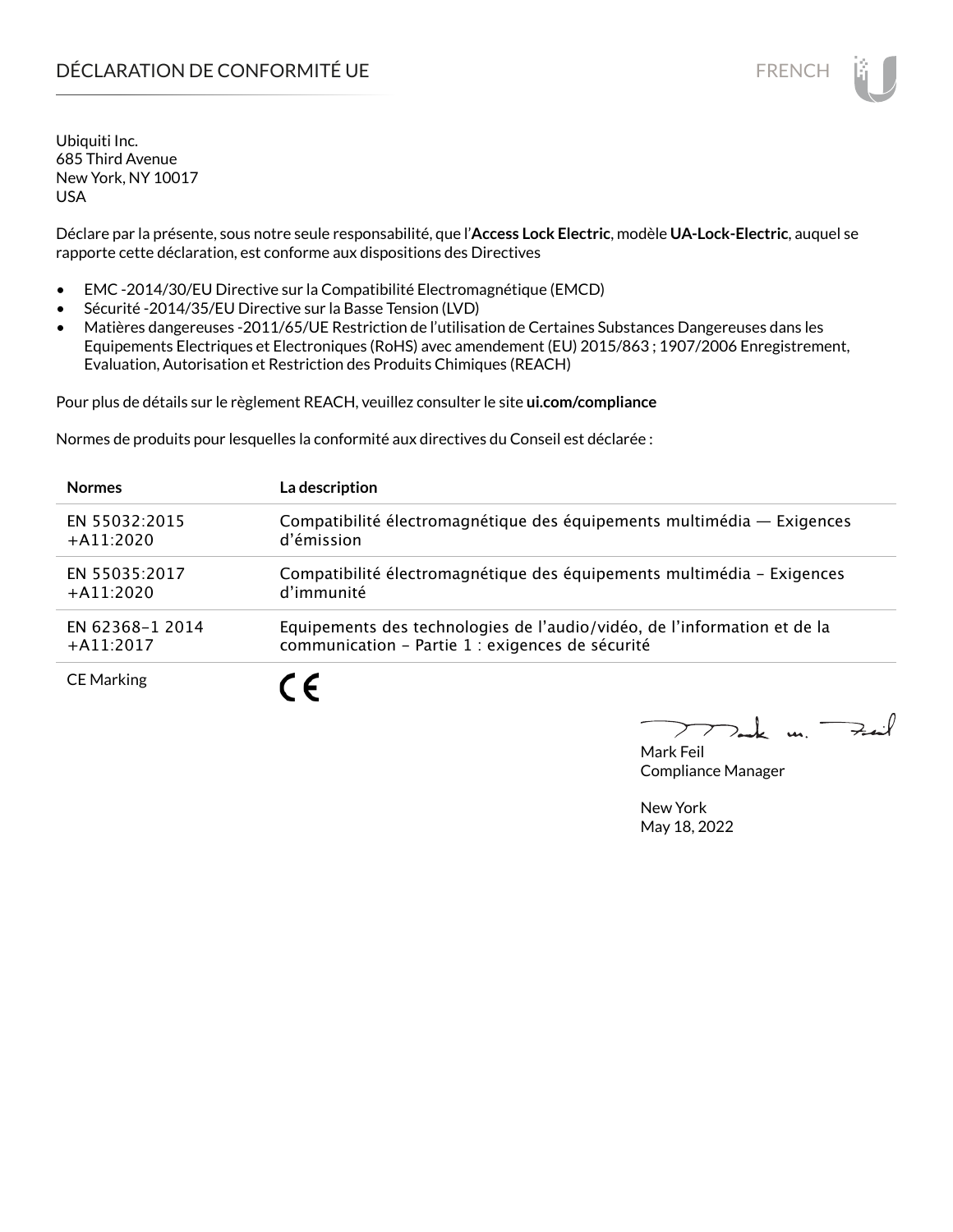# **DECLARACIÓN DE CONFORMIDAD DE SPANISH EN EL SERVIS EN EL SERVISH**

Ubiquiti Inc. 685 Third Avenue New York, NY 10017 USA

Por la presente declaramos bajo nuestra exclusiva responsabilidad que el **Access Lock Electric**, modelo **UA-Lock-Electric**, al que se refiere esta declaración, es conforme con las disposiciones de las Directivas

- EMC -2014/30/Directiva de Compatibilidad Electromagnética de la UE (EMCD)
- Seguridad -2014/35/Directiva de Baja Tensión de la UE (LVD)
- Materiales Peligrosos -2011/65/UE Restricción de la Utilización de Determinadas Sustancias Peligrosas en Aparatos Eléctricos y Electrónicos (RoHS) con la enmienda (UE) 2015/863; 1907/2006 Registro, Evaluación, Autorización y Restricción de Sustancias Químicas (REACH)

Para más detalles sobre el REACH, consulte **ui.com/compliance**

Normas de productos con las que se declara la conformidad con las Directivas del Consejo:

| <b>Estándares</b>               | <b>Descripción</b>                                                                                                   |
|---------------------------------|----------------------------------------------------------------------------------------------------------------------|
| EN 55032:2015<br>$+$ A11:2020   | Compatibilidad electromagnética de equipos multimedia. Requisitos de emisión                                         |
| EN 55035:2017<br>$+$ A11:2020   | Compatibilidad electromagnética de equipos multimedia. Requisitos de<br>inmunidad                                    |
| EN 62368-1 2014<br>$+$ A11:2017 | Equipos de audio y vídeo, de tecnología de la información y de la comunicación<br>- Parte 1: Requisitos de seguridad |
| <b>CE Marking</b>               | C F                                                                                                                  |

 $k$  un Fail

Mark Feil Compliance Manager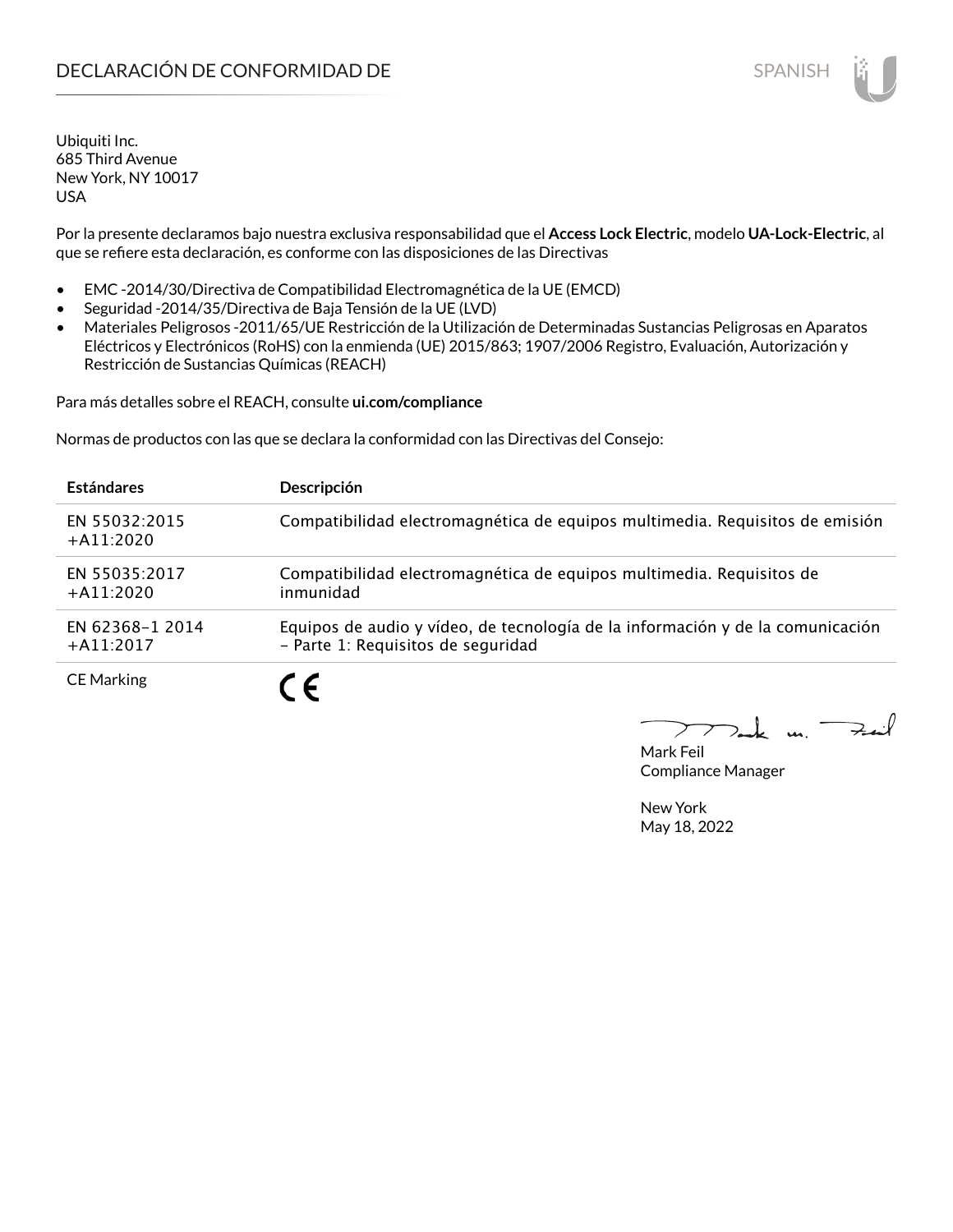## DECLARAȚIA DE CONFORMITATE UE EXECUTE DE ROMANIAN

Ubiquiti Inc. 685 Third Avenue New York, NY 10017 USA

Prin prezenta declarăm sub răspunderea noastră exclusivă că "Access Lock Electric", modelul UA-Lock-Electric, la care se referă această declarație, este în conformitate cu prevederile directivelor următoare:

- EMC -2014/30/EU Electromagnetic Compatibility Directive (EMCD) (Directiva UE privind compatibilitatea electromagnetică)
- Siguranță -2014/35/EU Low Voltage Directive (LVD) (Directiva UE privind joasa tensiune)
- Materiale periculoase -2011/65/EU Restriction of the Use of Certain Hazardous Substances in Electrical and Electronic Equipment (RoHS) with amendment (EU) 2015/863 (Directiva UE privind restricția utilizării anumitor substanțe periculoase în echipamentele electrice și electronice (RoHS) cu amendamentele ulterioare); 1907/2006 Registration, Evaluation, Authorization and Restriction of Chemicals (REACH) (Regulamentul Uniunii Europene privind înregistrarea, evaluarea si autorizarea produselor chimice)

Pentru detalii suplimentare referitoare la regulamentul REACH, vă rugăm să consultați site-ul **ui.com/compliance**

Standarde de produs la care este declarată conformitatea directivelor Consiliului:

| <b>Standarde</b>  | <b>Descriere</b>                                                                |
|-------------------|---------------------------------------------------------------------------------|
| EN 55032:2015     | Compatibilitatea electromagnetică a echipamentelor multimedia - Cerinte         |
| $+A11:2020$       | privind emisiile                                                                |
| EN 55035:2017     | Compatibilitatea electromagnetică a echipamentelor multimedia. Cerințe privind  |
| $+A11:2020$       | imunitatea                                                                      |
| EN 62368-1 2014   | Echipamente tehnologice audio / video, informaționale și de comunicații. Partea |
| $+A11:2017$       | 1: Cerințe de siguranță                                                         |
| <b>CE Marking</b> |                                                                                 |

 $k$  un Feil

Mark Feil Compliance Manager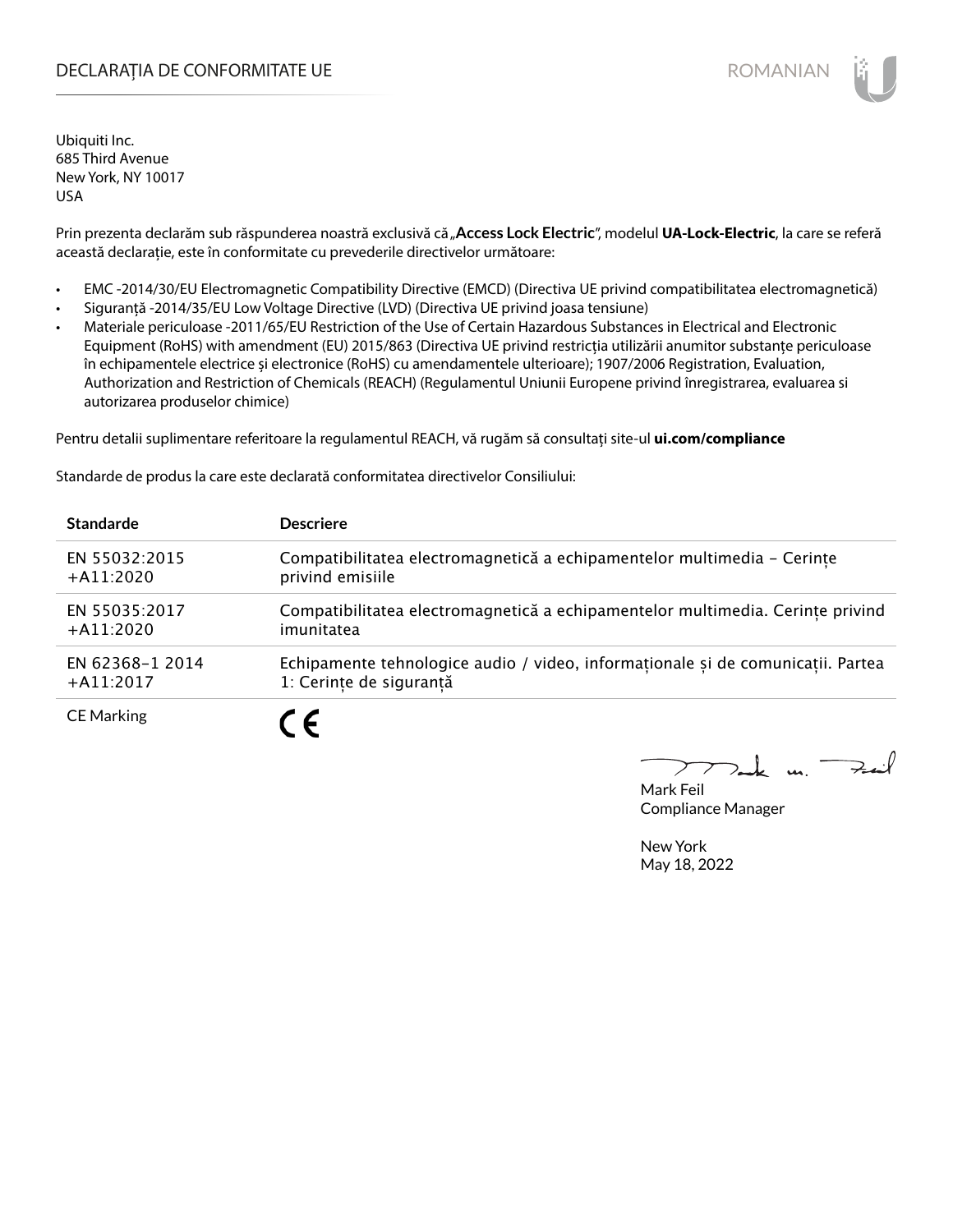## DEKLARACJA ZGODNOŚCI UE POLISH

Ubiquiti Inc. 685 Third Avenue New York, NY 10017 USA

Niniejszym oświadczam z naszą wyłączną odpowiedzialnością, że **Access Lock Electric**, model **UA-Lock-Electric**, do którego odnosi się niniejsza deklaracja, jest zgodny z przepisami Dyrektyw

- EMC -2014/30/Dyrektywa Zgodności Elektromagnetycznej UE (EMCD)
- Bezpieczeństwo -2014/35/Dyrektywa Niskiego Napięcia UE (LVD)
- Materiały Niebezpieczne -2011/65/Restrykcje Dotyczące Użycia NIektórych Niebezpiecznych Substancji w Sprzęcie Elektrycznym i Elektronicznym UE (RoHS) ze zmianą (UE) 2015/863; 1907/2006 Rejestracja, Ocena, Zezwolenie i Restrykcje Dotyczące Chemikaliów (REACH)

Aby uzyskać dodatkowe informacje REACH, należy przejść do **ui.com/compliance**

Normy wyrobu, z którymi deklarowana jest zgodność z dyrektywami Rady:

| <b>Normy</b>      | <b>Opis</b>                                                                |
|-------------------|----------------------------------------------------------------------------|
| EN 55032:2015     | Kompatybilność elektromagnetyczna sprzętu multimedialnego – Wymagania      |
| $+$ A11:2020      | emisyjne                                                                   |
| EN 55035:2017     | Kompatybilność elektromagnetyczna sprzętu multimedialnego — Wymagania      |
| $+$ A11:2020      | odporności                                                                 |
| EN 62368-1 2014   | Audio/wideo, sprzęt technologii informatycznej i komunikacyjnej – Część 1: |
| $+$ A11:2017      | Wymagania dotyczące bezpieczeństwa                                         |
| <b>CE Marking</b> | C F                                                                        |

كنعة

Mark Feil Compliance Manager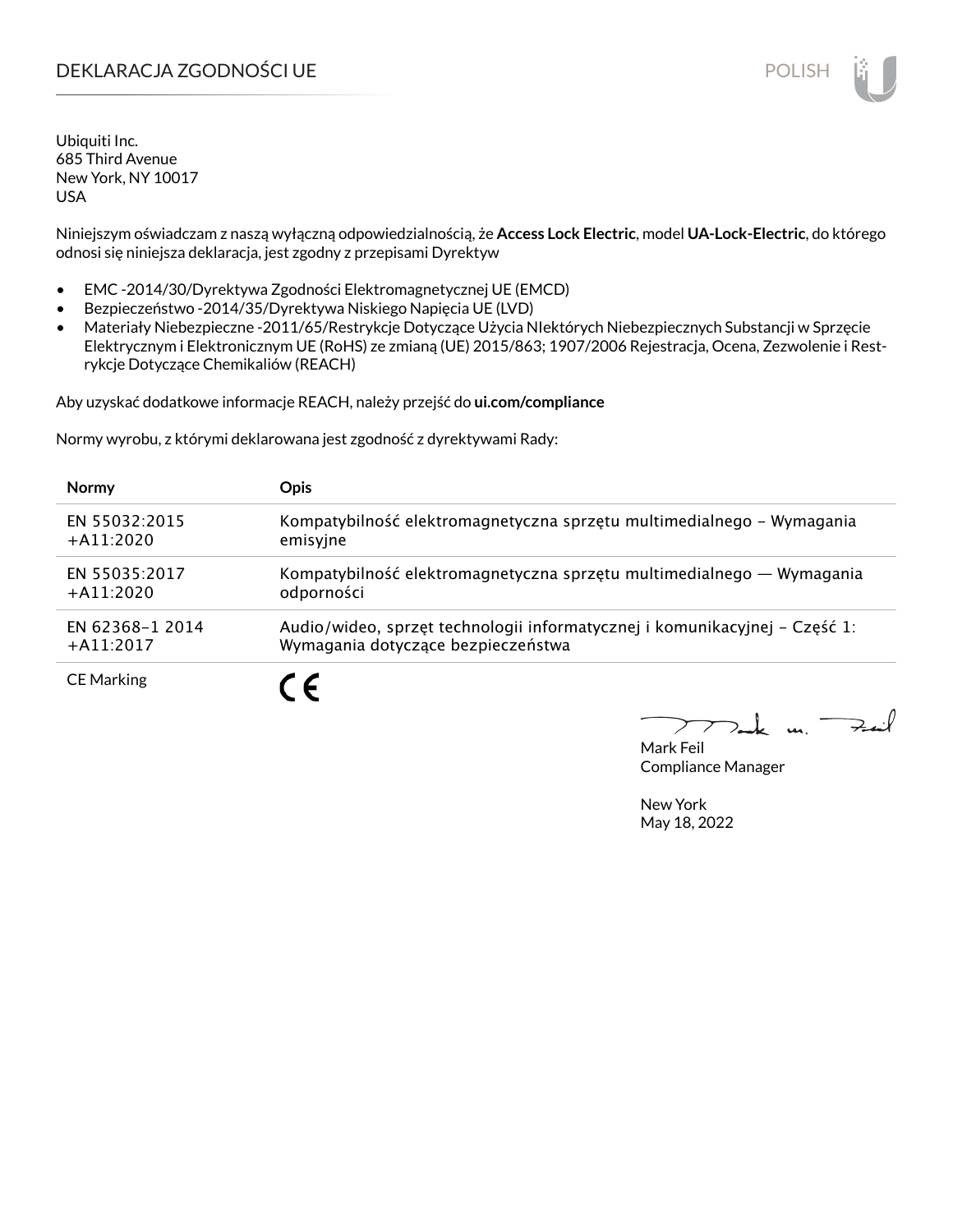## IZJAVA EU O SKLADNOSTI SLOVENIAN

Ubiquiti Inc. 685 Third Avenue New York, NY 10017 USA

S tem dokumentom na lastno odgovornost izjavljamo, da je naprava **Access Lock Electric**, model **UA-Lock-Electric**, na katerega se ta izjava nanaša, v skladu z določbami naslednjih direktiv:

- EMC -2014/30/EU Direktiva o elektromagnetni združljivosti (EMCD)
- Varnost -2014/35/EU Direktiva o nizkonapetostni opremi (LVD)
- Nevarne snovi -2011/65/EU Direktiva o omejevanju uporabe nekaterih nevarnih snovi v električni in elektronski opremi (RoHS) s spremembo (EU) 2015/863; 1907/2006 Uredba o registraciji, evalvaciji, avtorizaciji in omejevanju kemikalij (REACH)

Več podrobnosti o REACH uredbi si poglejte na **ui.com/compliance**

Standardi za izdelke, s katerimi je razglašena skladnost z direktivami Sveta:

| <b>Standardi</b>  | <b>Opis</b>                                                                  |
|-------------------|------------------------------------------------------------------------------|
| EN 55032:2015     | Elektromagnetna združljivost večpredstavnostne opreme – Zahteve glede        |
| $+$ A11:2020      | elektromagnetnega sevanja                                                    |
| EN 55035:2017     | Elektromagnetna združljivost večpredstavnostne opreme - Zahteve za           |
| $+A11:2020$       | odpornost opreme                                                             |
| EN 62368-1 2014   | Oprema za avdio/video, informacijsko in komunikacijsko tehnologijo – 1. del: |
| $+$ A11:2017      | Varnostne zahteve                                                            |
| <b>CE Marking</b> |                                                                              |

 $k$  un  $\rightarrow$ 

Mark Feil Compliance Manager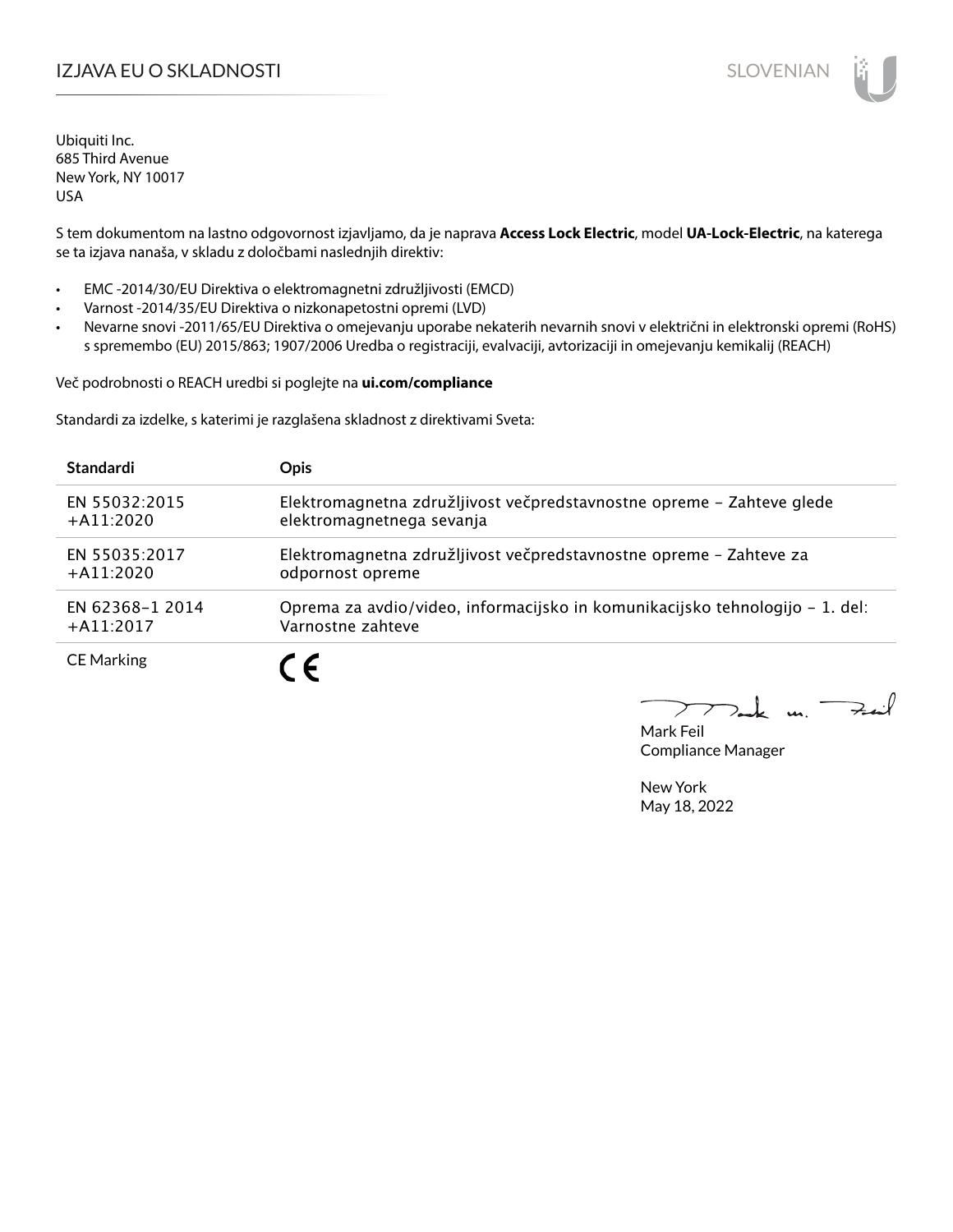

Ubiquiti Inc. 685 Third Avenue New York, NY 10017 USA

Διά του παρόντος δηλώνουμε με αποκλειστική ευθύνη μας ότι το **Access Lock Electric**, μοντέλο **UA-Lock-Electric**, στο οποίο αναφέρεται η παρούσα δήλωση, είναι σύμφωνο με τις διατάξεις των Οδηγιών

- EMC Οδηγία Ηλεκτρομαγνητικής Συμβατότητας (EMCD) 2014/30/ΕΕ
- Ασφάλεια Οδηγία Χαμηλής Τάσης (LVD) 2014/35/ΕΕ
- Επικίνδυνα Υλικά Περιορισμός της Χρήσης Ορισμένων Επικίνδυνων Ουσιών σε Ηλεκτρικό και Ηλεκτρονικό Εξοπλισμό (RoHS) 2011/65/ΕΕ με τροποποίηση (ΕΕ) 2015/863. Καταχώριση, Αξιολόγηση, Εξουσιοδότηση και Περιορισμός Χημικών Ουσιών (REACH) 1907/2006

Για περισσότερες λεπτομέρειες σχετικά με το REACH, παρακαλούμε ανατρέξτε στη διεύθυνση **ui.com/compliance**

Πρότυπα προϊόντων στα οποία δηλώνεται η συμμόρφωση των οδηγιών του Συμβουλίου:

| Πρότυπα           | Περιγραφή                                                            |
|-------------------|----------------------------------------------------------------------|
| EN 55032:2015     | Ηλεκτρομαγνητική συμβατότητα εξοπλισμού πολυμέσων - Απαιτήσεις       |
| $+A11:2020$       | εκπομπών                                                             |
| EN 55035:2017     | Ηλεκτρομαγνητική συμβατότητα εξοπλισμού πολυμέσων - Απαιτήσεις       |
| $+$ A11:2020      | θωράκισης                                                            |
| EN 62368-1 2014   | Εξοπλισμός τεχνολογίας ήχου/εικόνας, πληροφορικής και επικοινωνιών - |
| $+$ A11:2017      | Μέρος 1: Απαιτήσεις ασφάλειας                                        |
| <b>CE Marking</b> |                                                                      |

 $\mu$   $\rightarrow$ 

Mark Feil Compliance Manager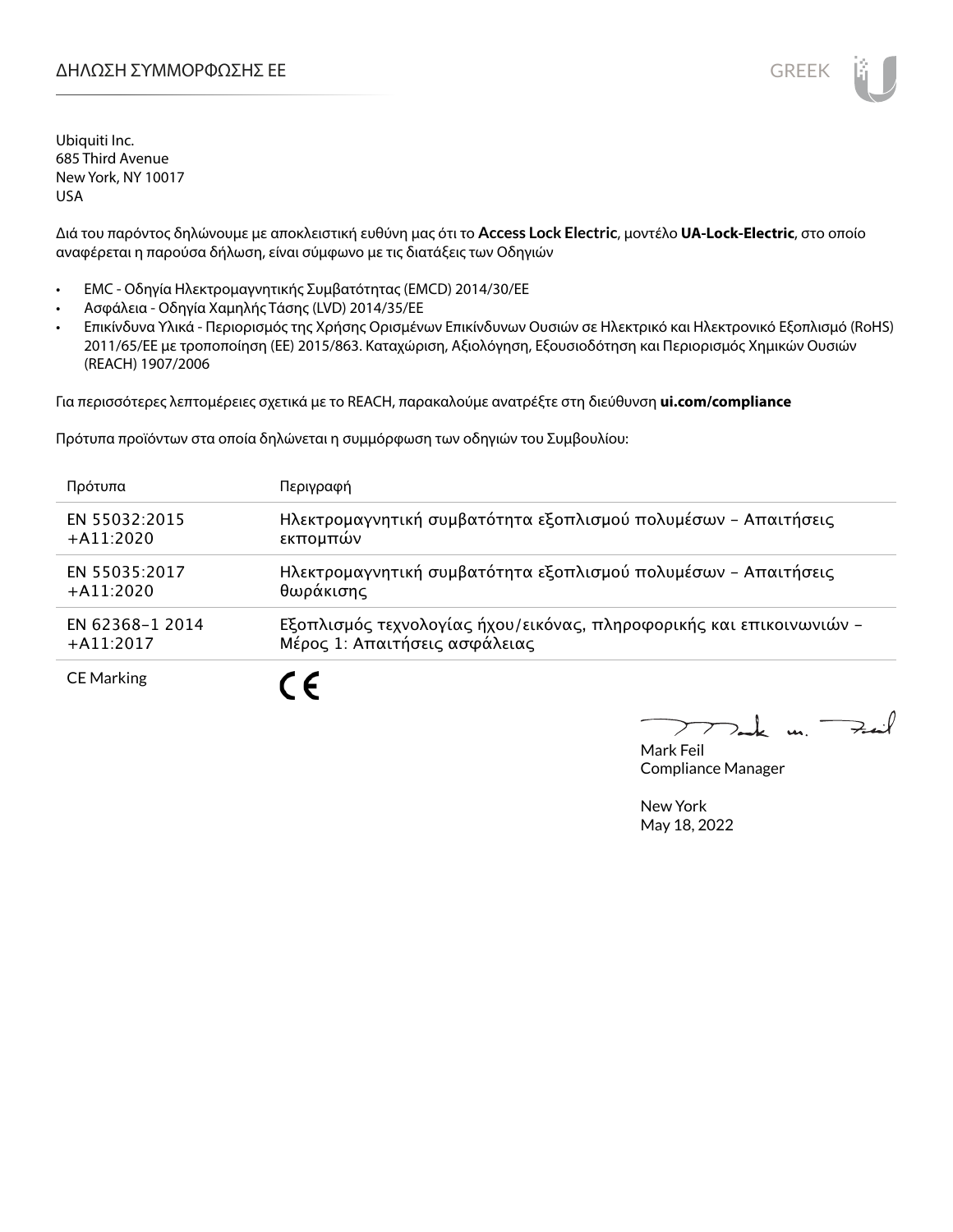# EÚ VYHLÁSENIE O SÚHLASE SLOVAK SLOVAK

Ubiquiti Inc. 685 Third Avenue New York, NY 10017 USA

Týmto prehlasuje, na našu výlučnú zodpovednosť, že **Access Lock Electric**, model **UA-Lock-Electric**, ktorého sa toto vyhlásenie týka, je v súlade s ustanoveniami Smerníc

- EMC -2014/30/EÚ Smernica o Elektromagnetickej Kompatibilite (EMCD)
- Bezpečnosť -2014/35/EÚ Smernica o Nízkom Napätí (LVD)
- Nebezpečné Materiály -2011/65/EÚ Obmedzenie Používania Určitých Nebezpečných Látok v Elektrických a Elektronických Zariadeniach (RoHS) s dodatkom (EÚ) 2015/863; 1907/2006 Registrácia, Hodnotenie, Autorizácia a Obmedzenie chemikálií (REACH)

Ďalšie informácie o REACH môžete nájsť na **ui.com/compliance**

Normy výrobkov, s ktorými sa deklaruje zhoda so smernicami Rady:

| Štandardy         | <b>Popis</b>                                                              |
|-------------------|---------------------------------------------------------------------------|
| EN 55032:2015     | Elektromagnetická kompatibilita multimediálnych zariadení - emisné        |
| $+$ A11:2020      | požiadavky                                                                |
| EN 55035:2017     | Elektromagnetická kompatibilita multimediálnych zariadení - Požiadavky na |
| $+$ A11:2020      | odolnosť                                                                  |
| EN 62368-1 2014   | Zariadenia audio/video, informačnej a komunikačnej technológie – časť 1:  |
| $+$ A11:2017      | Bezpečnostné požiadavky                                                   |
| <b>CE Marking</b> |                                                                           |

 $u_1$  Fail

Mark Feil Compliance Manager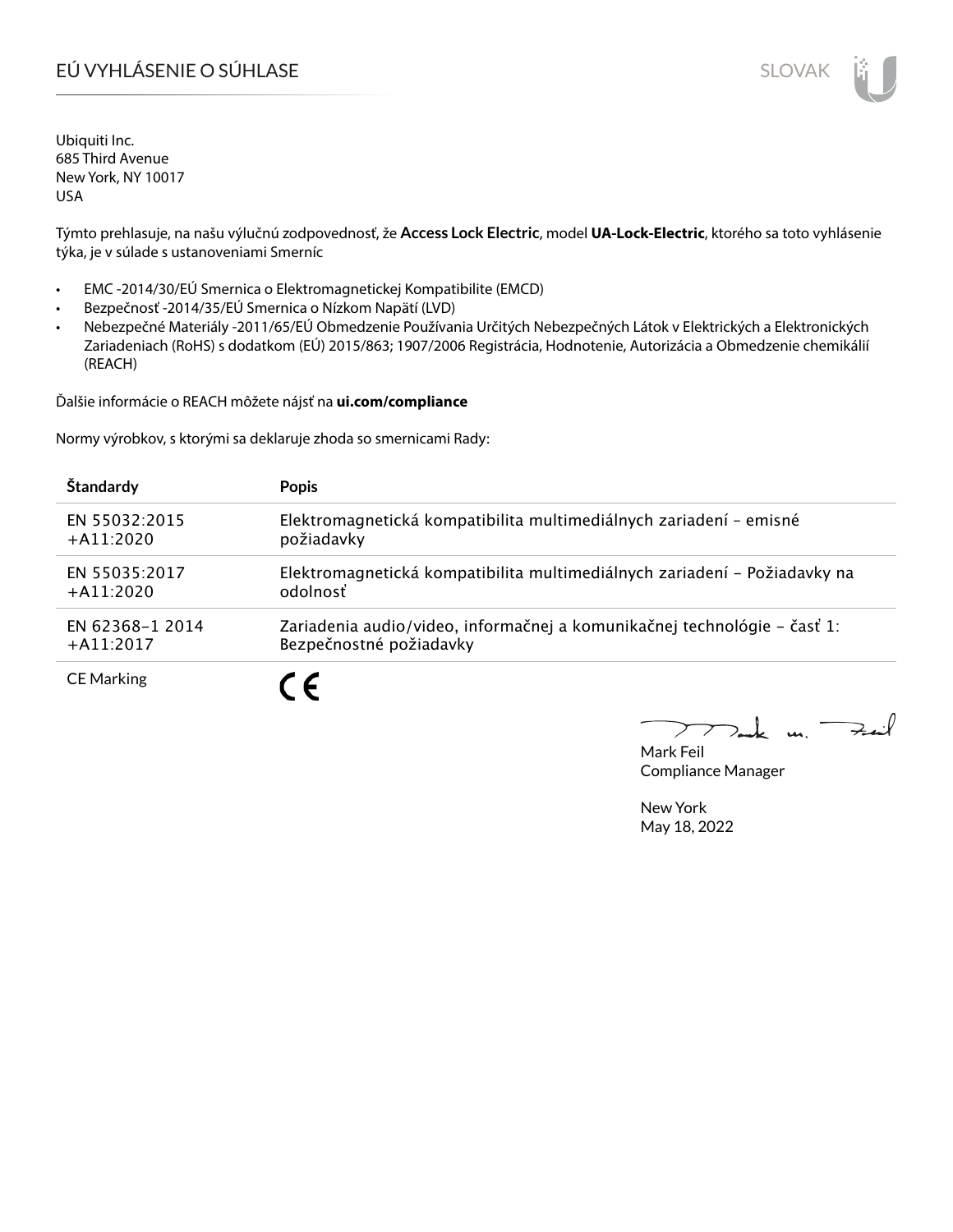## ES ATBILSTĪBAS DEKLARĀCIJA LATVIAN

Ubiquiti Inc. 685 Third Avenue New York, NY 10017 USA

Vienīgi uz savu atbildību deklarējam, ka iekārtas "**Access Lock Electric**" modelis "**UA-Lock-Electric**", uz ko attiecas šī deklarācija, atbilst šādu direktīvu noteikumiem:

- elektromagnētiskā saderība 2014/30/ES Elektromagnētiskās saderības direktīva (EMCD);
- drošība 2014/35/ES Zemsprieguma direktīva (LVD);
- bīstami materiāli 2011/65/ES Atsevišķu bīstamu ķīmisko vielu izmantošanas ierobežojumi elektriskajās un elektroniskajās iekārtās (RoHS) ar grozījumu (ES) 2015/863; 1907/2006 Ķīmisko vielu reģistrēšana, novērtēšana, atļaušana un ierobežošana (REACH).

Papildinformāciju par REACH lūdzam skatīt tīmekļa vietnē **ui.com/compliance**

Produktu standarti, kuriem ir deklarēta atbilstība Padomes direktīvām:

| <b>Standarti</b>                | <b>Apraksts</b>                                                                                   |
|---------------------------------|---------------------------------------------------------------------------------------------------|
| EN 55032:2015<br>$+$ A11:2020   | Multivides iekārtu elektromagnētiskā saderība - Emisijai piemērojamās prasības                    |
| EN 55035:2017<br>$+A11:2020$    | Multivides iekārtu elektromagnētiskā saderība - Traucējumnoturības prasības                       |
| EN 62368-1 2014<br>$+$ A11:2017 | Audio/video, informācijas un komunikācijas tehnoloģiju aprīkojums - 1. daļa:<br>Drošības prasības |
| <b>CE Marking</b>               | C E                                                                                               |

 $k$  un  $\rightarrow$ 

Mark Feil Compliance Manager